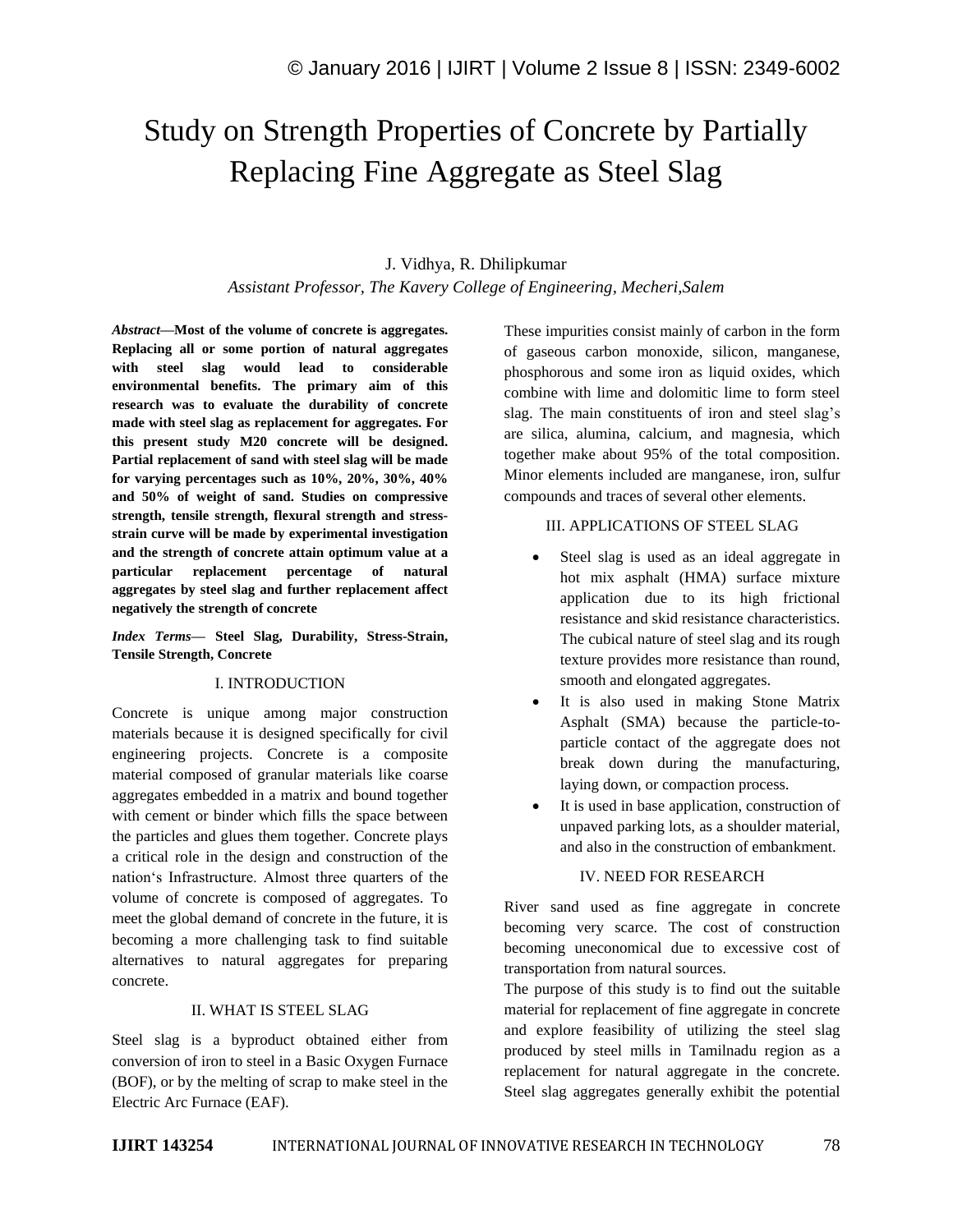to expand due to the presence of un-hydrated free lime and magnesium oxides which hydrate in humid environments. If such a product is used in the concrete, it enhances both the mechanical and physical properties of concrete along with its durability.

## V.METHODOLOGY

- In this study initially the preliminary tests for cement, fine aggregate, coarse aggregate, steel slag is conducted and the properties of the materials are determined.
- A concrete mix design for M20 grade was developed using IS383 – 1970, IS10262 – 2009.
- Steel slag of varying percentage such as 10%, 20%, 30%, 40%, 50% were replaced to fine aggregate.
- Test on compressive strength, flexure test, tensile test of concrete for M20 grade at 7 days and 28 days curing were conducted.
- Based on the results the optimum percentage of steel Slag for M20 grade concrete will be arrived.

### VI.TEST ON MATERIALS

### *A. Introduction*

In the existing scenario there has been growing trend towards the use of supplementary materials for fine aggregate because of their scarcity. This experimental study aimed to investigate the compressive strength of concrete with different percentage of steel slag as partial replacement.

### *B. Cement*

The cement used should confirm to IS specifications.. OPC 53 grade was used for this study. The physical properties of the cement tested according to standard procedure conform to the requirement of IS 12269: 1989.

Table: 6.1 Physical properties of cement

| S.N | <b>Characteristics</b> | Value of<br>obtained<br>experimentally |
|-----|------------------------|----------------------------------------|
|     | Standard consistency   | 33%                                    |
|     | Fineness of cement     | 3%                                     |
|     | Initial setting time.  | 30min                                  |

| S.N | <b>Characteristics</b> | Value of<br>obtained<br>experimentally |
|-----|------------------------|----------------------------------------|
|     | Specific gravity       | 3.0                                    |

## *C. Fine Aggregate*

Locally available river sand passing through 4.75mm sieve conforming to the recommendation of IS383- 1970 is used. The physical properties of fine aggregate are listed below in Table no.6.2.

Table 6.2. Physical properties of fine aggregate

| S.No | <b>Characteristics</b> | Value of obtained<br>experimentally |
|------|------------------------|-------------------------------------|
|      | Specific gravity       | 2.66                                |
|      | Zone of fine aggregate | Zone III                            |

*D. Coarse Aggregate*

Coarse aggregates to be used for production of concrete must be strong, impermeable, durable & capable of producing a sufficient workable mix with minimum water cement ratio to achieve proper strength. Locally available coarse aggregate retaining on 4.75mm sieve is used. The physical properties of coarse aggregate are listed below in Table no.3

Table 6.3 Physical properties of coarse aggregate

| S.No | <b>Characteristics</b>    | Value of<br>obtained<br>experimentally |
|------|---------------------------|----------------------------------------|
|      | Specific gravity          | 2.9                                    |
| 2    | Nominal size of aggregate | 20 <sub>mm</sub>                       |

E. *Steel slag*

In this study Steel slag with specific gravity 3.10 is used for replacement of fine aggregates. The steel slag is shown in Figure



Fig 6.1.Steel slag

# *F. Water*

The quality of mixing water for concrete has a visual effect on the resulting hardened concrete. Impurities in water may interfere with setting of cement & will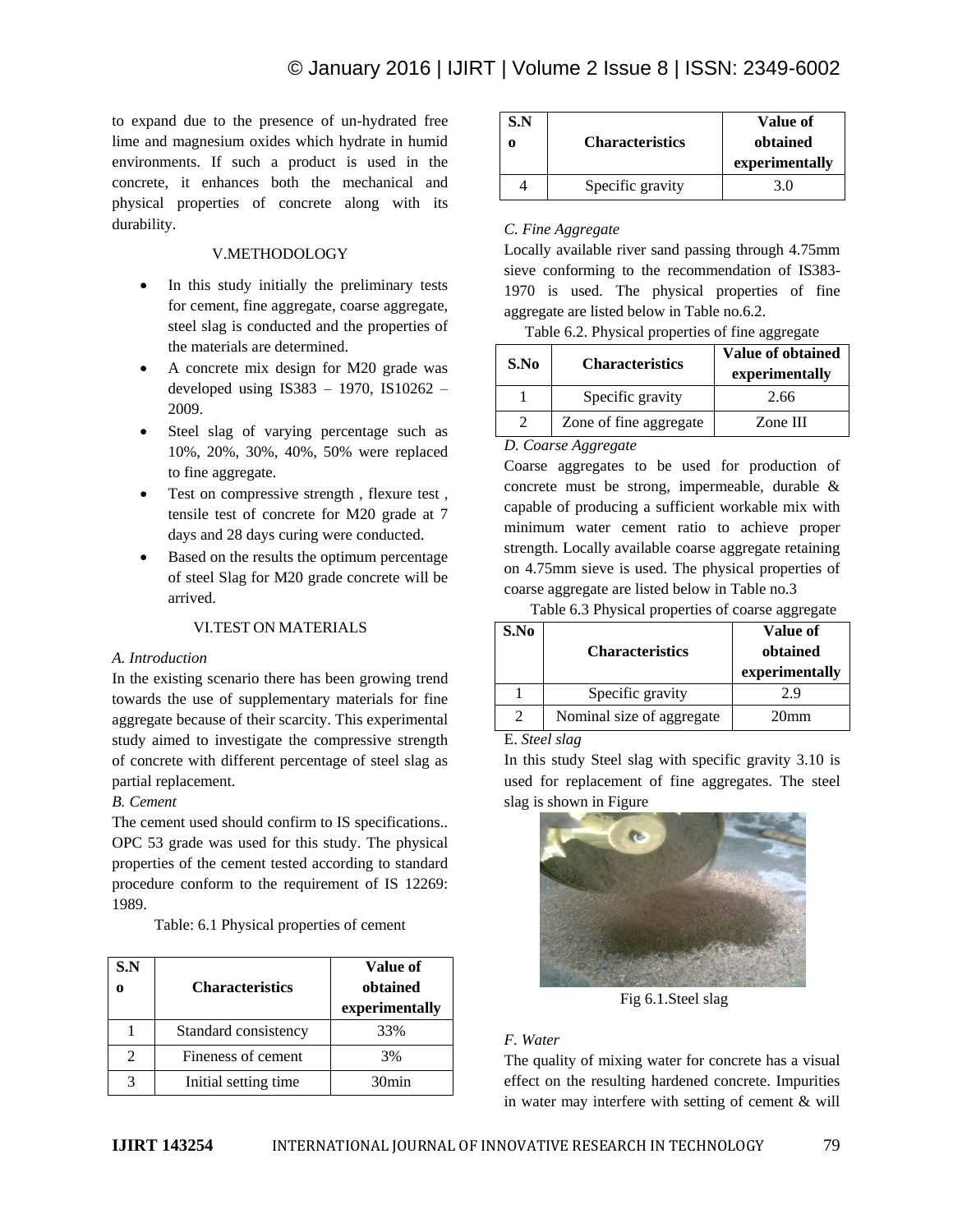adversely affect the strength and durability of concrete with steel slag. Fresh and clean water which is free from organic matter, silt, oil, and acid Material as per standards is used for casting and curing the specimens.

#### VII.CONCRETE MIX DESIGN

As per IS10262-2009 the concrete mix design prepared for M20 grade concrete the water cement ratio is taken as 0.48 from IS10262-2009 for maintain workability

| Water            | $= 186$ kg/m <sup>3</sup>   |
|------------------|-----------------------------|
| Cement           | $= 387.5$ kg/m <sup>3</sup> |
| Coarse aggregate | $= 1292$ kg/m <sup>3</sup>  |
| Fine aggregate   | $= 597$ kg/m <sup>3</sup>   |
|                  |                             |

Mix Proportion Ratio:

| Cement | Fine      | Coarse    |     |
|--------|-----------|-----------|-----|
|        | aggregate | aggregate |     |
|        |           | 3.33      | .48 |

#### VIII.TEST ON FRESH CONCRETE

#### *A.Slump Cone Test*

A slump test is a method used to determine the consistency of concrete. The consistency, or stiffness, indicates how much water has been used in the mix. The stiffness of the concrete mix should be matched to the requirements for the finished product quality



Fig.8.1.Slump cone Table: 8.1 Slump value

| S.No                        | sample                | Slump value     |
|-----------------------------|-----------------------|-----------------|
|                             | Conventional concrete | $40 \text{ mm}$ |
| $\mathcal{D}_{\mathcal{A}}$ | 10% replacement       | $36 \text{ mm}$ |
| 3                           | 20% replacement       | $33 \text{ mm}$ |
|                             | 30% replacement       | $30 \text{ mm}$ |
| 5                           | 40% replacement       | $25 \text{ mm}$ |
|                             | 50% replacement       | $20 \text{ mm}$ |

#### *B.Compaction Factor Test*

Work-ability of concrete is the ability/ease with which concrete can be mixed, transported and placed. This is a major factor which contributes to the other properties of concrete also. If concrete is workable enough then it can be compacted with less compacting effort.

So there is a relation between the amount of work required to compact a given fresh concrete and the work-ability of the concrete. This relation is well suited for the concrete of the low water cement ratio.



Fig.8.2. compaction factor test

| TABLE: 8.2 compaction factor test |        |
|-----------------------------------|--------|
|                                   | Compar |

| S.No | sample                | Compaction |
|------|-----------------------|------------|
|      |                       | factor     |
|      | Conventional concrete | 0.89       |
| 2    | 10% replacement       | 0.90       |
| 3    | 20% replacement       | 0.94       |
| 4    | 30% replacement       | 0.95       |
| 5    | 40% replacement       | 0.91       |
| 6    | 50% replacement       | 0.93       |

## IX.EXPERIMENTAL PROGRAMME FOR EVALUATING COMPRESSIVE STRENGTH

#### *A.Preperation Of Concrete Cubes*

For this study, experimental work involves casting of concrete cubes of size 150mm X 150mm X 150mm for determination of compressive strength for 7 days and 28 day. Totally 36 cubes were casted. Cubes were casted for various percentage of replacement of fine aggregate with steel slag. Replacement made for 0%, 10%, 20%, 30%, 40% and 50%. For the study the water cement ratio of 0.48 is maintained uniform. *B.Casting Of Cubes*

Before casting the cubes the entire mould is oiled. So the cube can be easily removed from the mould after the desired period. The concrete is filled in the cube three layers and each layer tamped evenly by tamping rod.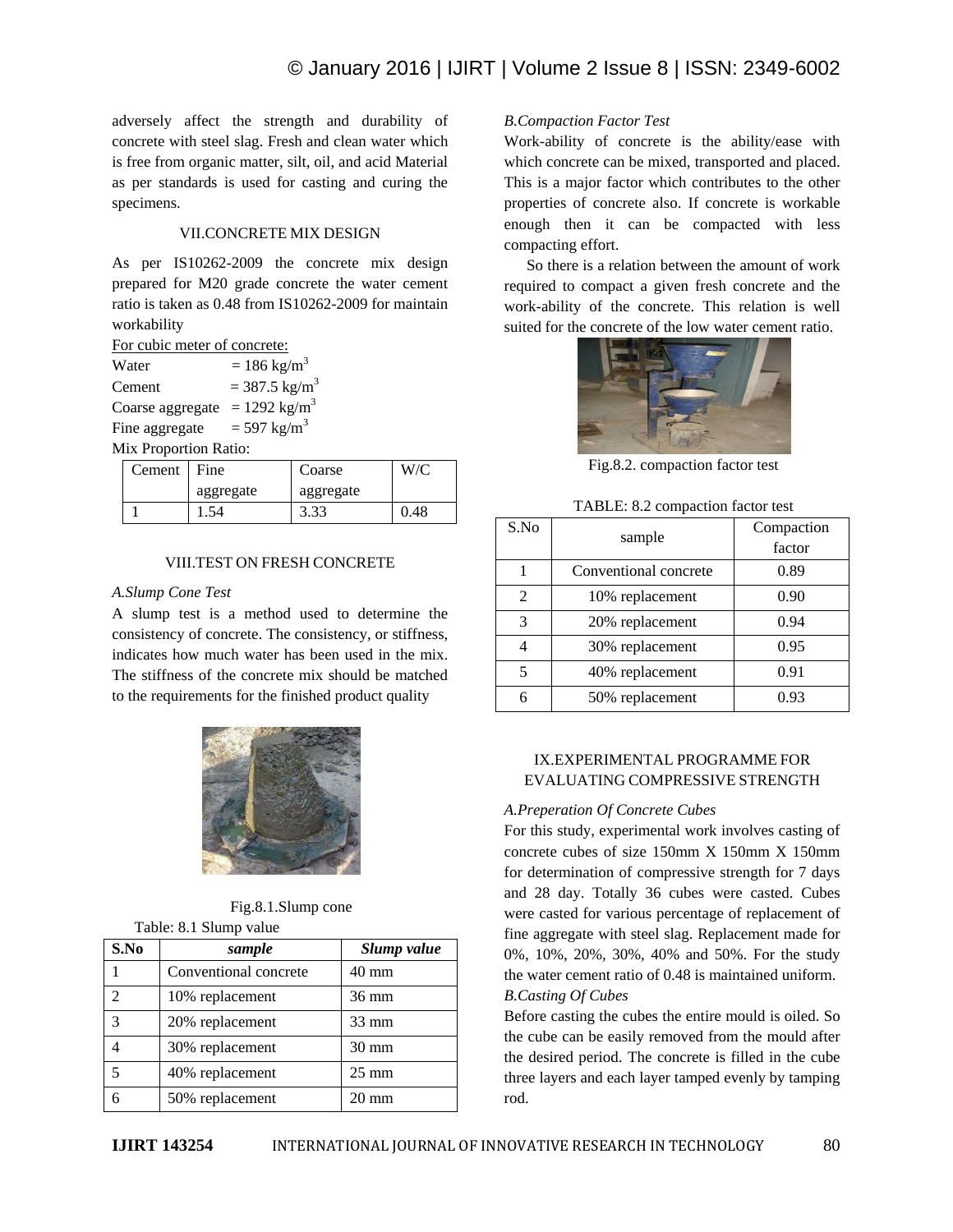# *C. Testing Of Concrete Cubes*

The concrete cubes after casting allow 7 days and 28 days curing. After the curing cubes were allow to one day drying. The cubes are tested by means of compression testing machine (CTM) to find the ultimate load.

From the ultimate load, the compressive strength is obtained by the following formula,

Compressive strength = Load/Area ( $N/mm^2$ )



Fig.9.1. Testing of cubes Table: 9.1 Compressive strength of M20 grade concrete for 7 Days

| $\frac{1}{2}$ . The state $\frac{1}{2}$ of $\frac{1}{2}$ . The state $\frac{1}{2}$ |                     |                      |
|------------------------------------------------------------------------------------|---------------------|----------------------|
|                                                                                    |                     | Average              |
| Specimen                                                                           | Percentage of steel | Compressive          |
| Name                                                                               | slag used (%)       | Strength             |
|                                                                                    |                     | (N/mm <sup>2</sup> ) |
| A <sub>00</sub>                                                                    | 0                   | 13.70                |
| A10                                                                                | 10                  | 14.14                |
| A20                                                                                | 20                  | 15.21                |
| A30                                                                                | 30                  | 17.03                |
| A40                                                                                | 40                  | 15.18                |
| A50                                                                                | 50                  | 14.22                |
|                                                                                    |                     |                      |

TABLE: 9.2 Compressive strength of M20 grade concrete for 28Days

| Specimen    | Percentage of steel | Average<br>Compressive |
|-------------|---------------------|------------------------|
| Name        | slag used (%)       | Strength               |
|             |                     | (N/mm <sup>2</sup> )   |
| <b>B00</b>  |                     | 27.85                  |
| <b>B</b> 10 | 10                  | 28.40                  |
| <b>B20</b>  | 20                  | 30.67                  |
| <b>B</b> 30 | 30                  | 33.11                  |
| <b>B40</b>  | 40                  | 31.63                  |
| <b>B50</b>  | 50                  | 30.59                  |

# X.EXPERIMENTAL PROGRAMME FOR EVALUATING TENSILE STRENGTH

For this study, experimental work involves casting of concrete cylinders of size 150 mm diameters, and 300mm length for determination of split tensile strength for 7 days and 28 days. Totally 36 cylinders of M20 grade concrete were casted. Cylinders were casted for various percentage of replacement of fine aggregate with steel slag.

The concrete cylinder after casting is allowed for 7 days and 28 days curing. After the curing cylinder were allowing for drying. After drying cylinder are tested in compression testing machine (CTM) to determine the ultimate load. The testing of cylinder is shown in figure.

From the ultimate load, the tensile strength is obtained by the following formula,

**Split tensile strength=**  $2P/\pi LD$  **(N/mm<sup>2</sup>)** 



Fig.10.1.Testing of cylinders

| Table: 10.1 spilt tensile strength of M20 grade |
|-------------------------------------------------|
| concrete for 7 Days                             |

| Specimen<br>Name | Percentage of steel<br>slag used (%) | Average tensile<br>Strength<br>(N/mm <sup>2</sup> ) |
|------------------|--------------------------------------|-----------------------------------------------------|
| A00              |                                      | 1.44                                                |
| A10              | 10                                   | 1.51                                                |
| A20              | 20                                   | 1.58                                                |
| A30              | 30                                   | 1.67                                                |
| A40              | 40                                   | 1.60                                                |
| A50              | 50                                   | 1.46                                                |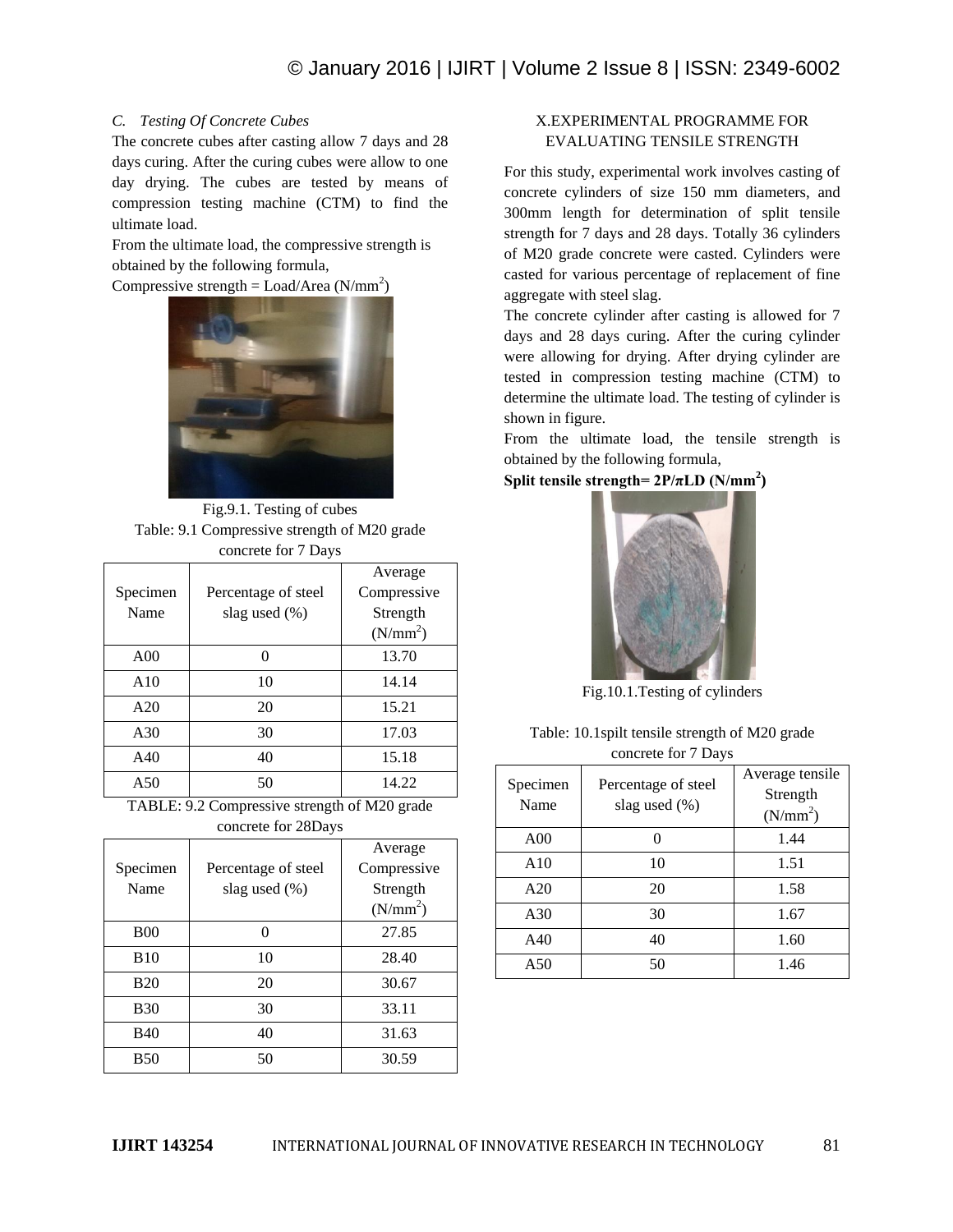| Specimen<br><b>Name</b> | <b>Percentage of steel</b><br>slag used $(\% )$ | Average<br>tensile<br><b>Strength</b><br>(N/mm <sup>2</sup> ) |
|-------------------------|-------------------------------------------------|---------------------------------------------------------------|
| <b>B00</b>              | 0                                               | 3.35                                                          |
| <b>B</b> 10             | 10                                              | 3.47                                                          |
| <b>B20</b>              | 20                                              | 3.59                                                          |
| <b>B30</b>              | 30                                              | 3.77                                                          |
| <b>B40</b>              | 40                                              | 3.44                                                          |
| <b>B50</b>              | 50                                              | 3.42                                                          |

Table: 10.2 spilt tensile strength of M20 grade concrete for 28 Days

## XI.EXPERIMENTAL PROGRAMME FOR EVALUATING FLEXURAL STRENGTH

For this study, experimental work involves casting of concrete prisms of size 50cm x 10cm x 10cm for determination of flexural strength for 7 days and 28 days curing. Totally 36 prisms of M20 grade concrete were casted. Cylinders were casted for various percentage of replacement of fine aggregate with steel slag. Replacement made for 0%, 10%, 20%, 30%, 40% and 50%. For the study the water cement ratio of 0.48 is maintained uniformly.

**Flexural strength = 3pa /**  $(bd^2)$  $(N/mm^2)$ Where,  $a = distance between the loads$ ,

- $b =$  measured width of the specimen,
- $d =$  measured depth at the point of failure



Fig.11.1. Testing of prism Table: 11.1. Flexural strength of M20 grade concrete for 7 Days

| <b>Specime</b><br>n Name | $\sim$ $\sim$ $\sim$ $\sim$ $\sim$ $\sim$<br><b>Percentage of steel</b><br>slag used $(\% )$ | Average<br>flexural<br><b>Strength</b><br>(N/mm <sup>2</sup> ) |
|--------------------------|----------------------------------------------------------------------------------------------|----------------------------------------------------------------|
| A00                      |                                                                                              | 1.47                                                           |
| A10                      | 10                                                                                           | 1.47                                                           |
| A20                      |                                                                                              | 1.60                                                           |

| A30 | 30 | 1.87 |
|-----|----|------|
| A40 | 40 | 1.60 |
| A50 | 50 | 1.60 |

Table: 11.2. Flexural strength of M20 grade concrete for 28 Days

| <b>Specimen</b><br><b>Name</b> | <b>Percentage of</b><br>steel slag used<br>(%) | Average<br>tensile<br><b>Strength</b><br>(N/mm <sup>2</sup> ) |
|--------------------------------|------------------------------------------------|---------------------------------------------------------------|
| <b>B00</b>                     | ∩                                              | 2.93                                                          |
| <b>B10</b>                     | 10                                             | 3.07                                                          |
| <b>B20</b>                     | 20                                             | 3.07                                                          |
| <b>B</b> 30                    | 30                                             | 3.20                                                          |
| <b>B40</b>                     | 40                                             | 2.67                                                          |
| <b>B50</b>                     | 50                                             | 2.40                                                          |

# XII.RESULT AND DISCUSSION

The results obtained from the experimental investigations are shown graphically. All the values are average of the three specimens tested in each case during testing program of this study. The results are discussed as follows





Fig.12.1. 7 day's compressive strength of M20 grade concrete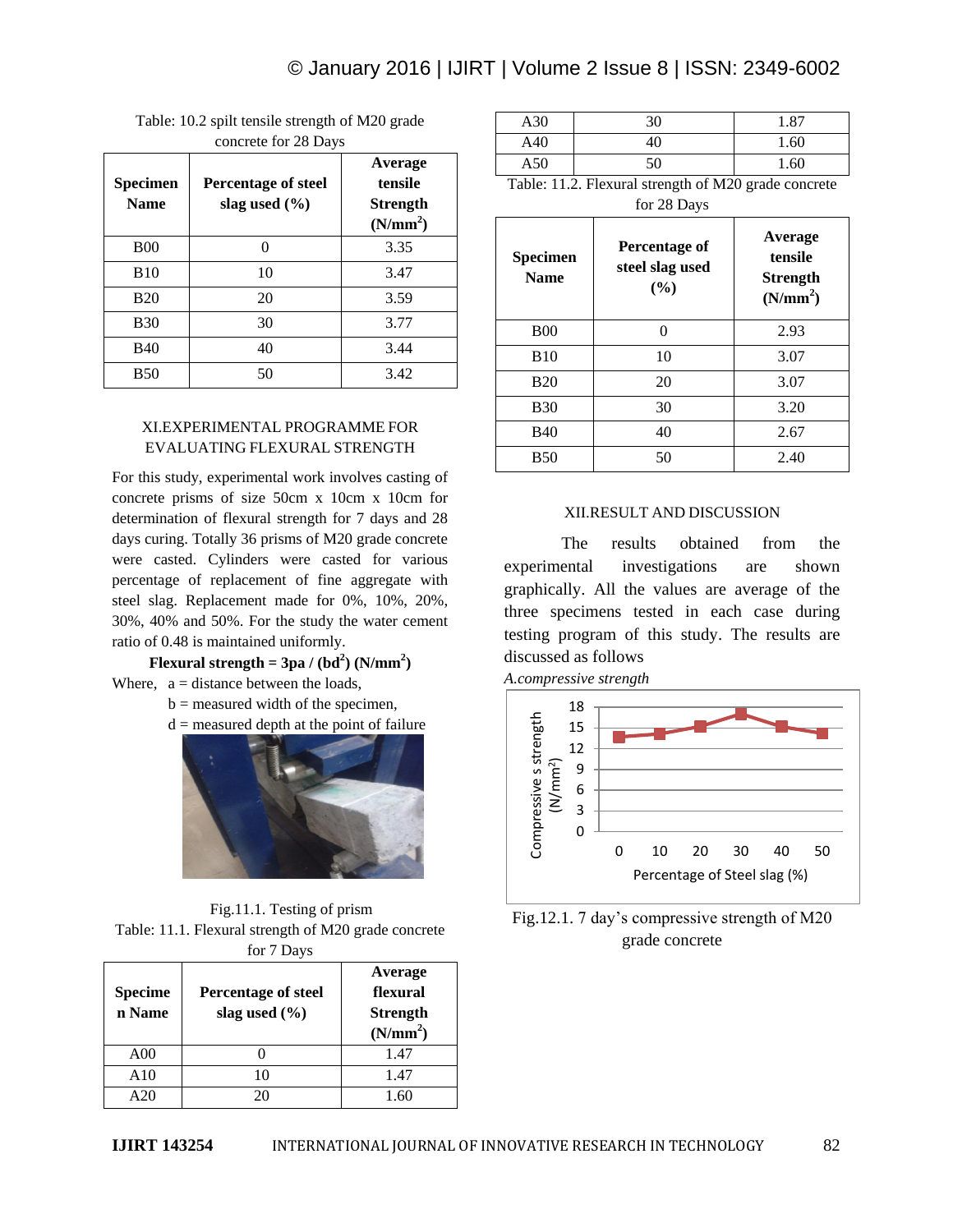

Fig.12.2. 28 day's compressive strength of M20 grade concrete

- It is obvious that compressive strength increases with increase in percentage of steel slag up to 30% by weight of fine aggregate
- The enhancement in compressive strength is about 25% for 7days curing and 18.85% for 28 days curing
- From the graph it is apparent that compressive strength as high as 17.03 N/mm<sup>2</sup> for 7 days curing and 33.11 N/mm<sup>2</sup> for 28 days curing were obtained
- It is obvious that compressive strength increases up to 30% of replacement of fine aggregate by steel slag and decreases considerably in further replacement of slag

### *B.split tensile strength*

The results obtained from the experimental investigations are shown graphically. All the values are average of the three specimens tested in each case during testing program of this study. The results are discussed as follows,



Fig.12.3. 7 day's split tensile strength of M20 grade concrete





- It is obvious that split tensile strength increases with increase in percentage of steel slag up to 30% by weight of fine aggregate
- The enhancement in split tensile strength is about 15.97% for 7days curing and 12.53% for 28 days curing
- From the graph it is apparent that split tensile strength as high as  $1.67$  N/mm<sup>2</sup> for 7 days curing and  $3.77$  N/mm<sup>2</sup> for 28 days curing were obtained
- It is obvious that split tensile strength increases up to 30% of replacement of fine aggregate by steel slag and decreases considerably in further replacement of slag.





Fig.12.5. 7 day's flexural strength of M20 grade concrete



Fig.12.6. 28 day's Flexural strength of M20 grade concrete